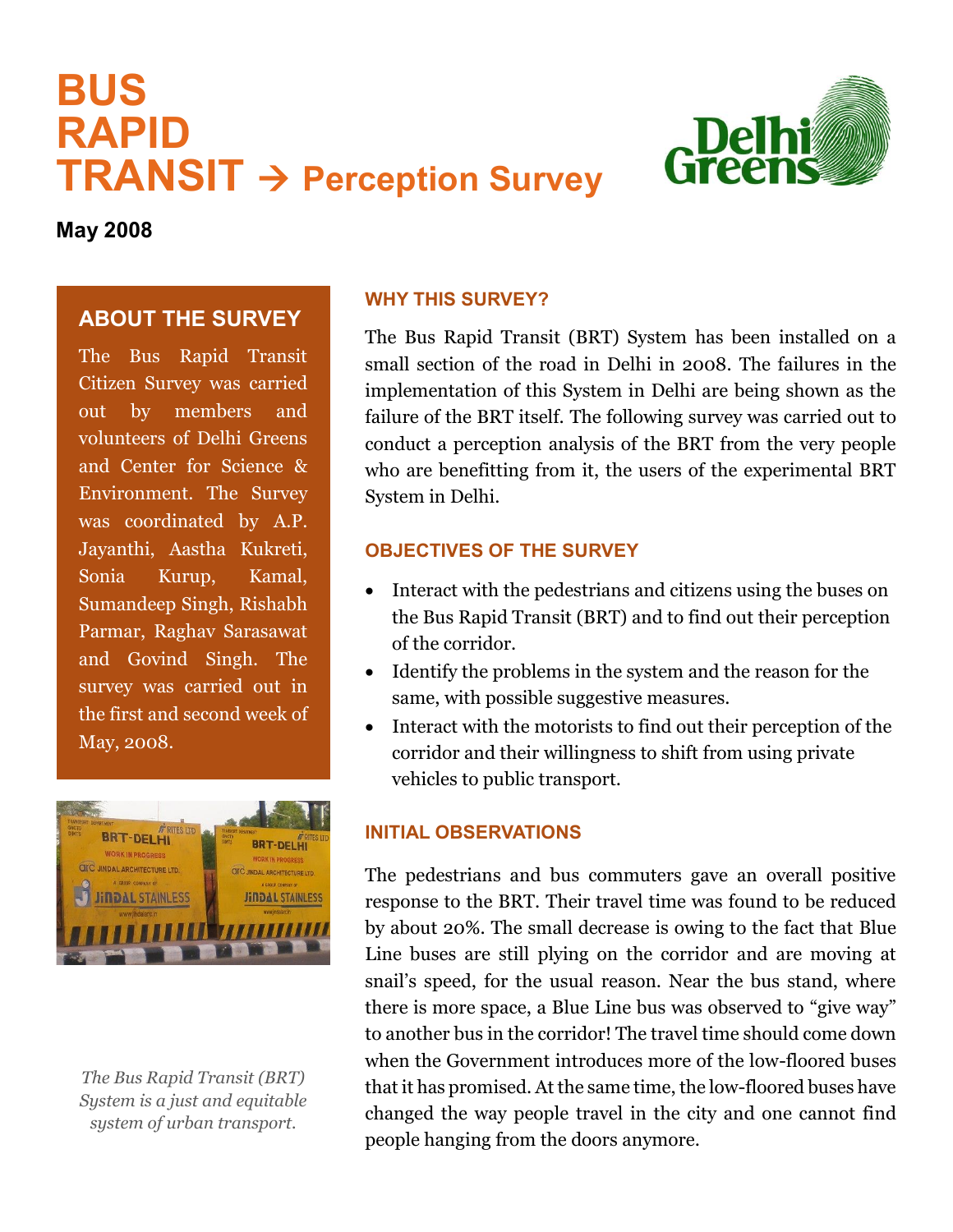While most people gave a thumbs-up to these buses, with statements like "It feels like one is on a foreign trip" to "America (West) has come to India", some had problems with the door being closed. The primary reason for the latter is that now it is almost impossible to get down on the Red Light or anywhere except the bus stands. With experiences like these, that we had, the Chief Secretary's statement that Delhi needs to be taught how to use the roads, did not seem inappropriate.

The large number of jaywalking fines imposed on the people near CP, the fact that an empty stretch (like that on the Ring Road behind the Red Fort) sees cars fly at speeds over 80 and constant and meaningless honking at Red Lights, etc. only adds more sense to the Chief Secretary's stand.

Scooters, motorcycles and even auto-rickshaws on the path meant for the cyclists is a common sight all across the BRT corridor. We also recorded two traffic policemen on a scooter (in uniform), riding away to glory, on a pathway meant for the cyclists. Occasionally, we also reported cars in the bus lane and photographed one standing right in front of a bus at the Red Light.

#### **PEOPLE'S PERCEPTION**

The BRT has seen a mixed reaction from the people at large. However, the commuters using the stretch have all appreciated the change the corridor had brought into their lives and have wanted that:

- 1) the stretch to be extended to all parts of the city.
- 2) the stretch to be adequately connected to the Delhi Metro.
- 3) the BRT to have feeder buses as that of the Metro.

4) cycles to be made available (on rent) on the stretch and a proper renting-system to be put in to place.

The entire journey on the BRT was said to be more comfortable and people preferred to travel in the low-floored buses, rather than the Blue Lines. The Blue Line buses were said to remain the same, from travel-experience point of view. One gentleman working in a printing press pointed that the journey has definitely become more comfortable and that if (pointing to the media) says that the travel-time on this route is still the same, she has never been on this route before the BRT was put in place.



We did feel a lack of communication about using the BRT amidst commuters and also amidst the car drivers and cyclists. We also noticed the cars that break down, parked at the space meant as the auto-stand. However, more auto-stand like spaces need to be constructed.

Motorists, especially the car drivers overall did appreciate the BRT but they demanded an even wider road and signal free driving for the carusers. They did not seem keen to shift to the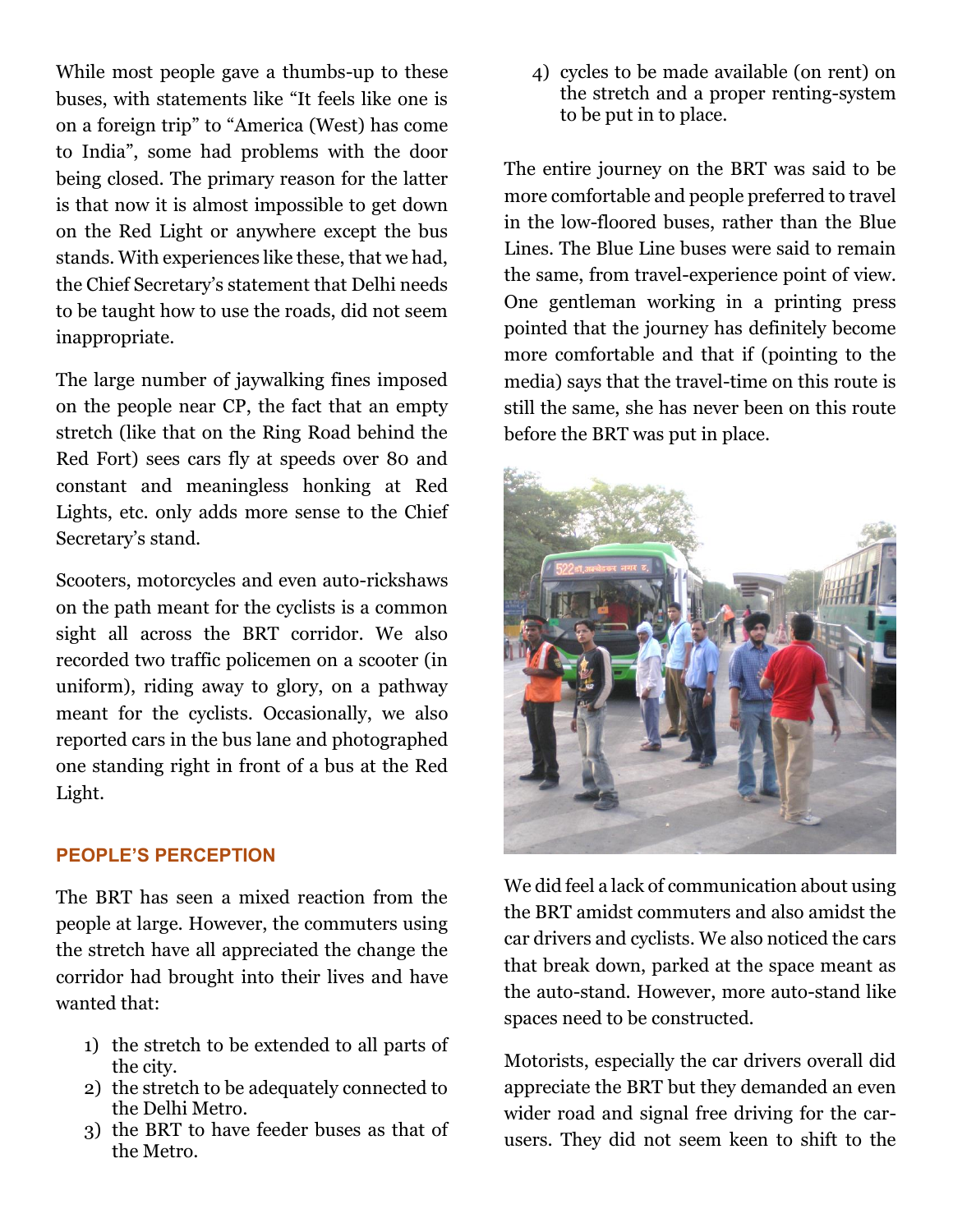BRT for the simple fact that it was not "wellconnected" and would not directly take them to their office, institute, etc. They however, felt the need for a separate lane only for cars, such that the cars could go at the same speed as that of the BRT buses!! A lot of them agreed that, they would not hesitate to jump to the bus lane – if they do not see a bus coming in the distance, and cover their distance in less time!

The lack of trees on the corridor and the width of the corridor makes it an urban heat island stretch and this is something that may pose a serious problem in the near future. We observed some saplings along the corridor but unlike before, since there are no dividers, there can never be trees in the middle of the road.

Some of us also got busy in arranging for earthen pots of water, to be kept at the bus stands. Since the bus stands are made for the rapid transit, and since there aren't adequate buses at present, a large number of commuters have to wait in the sun in the bus stands. Even the shades are not enough and there is no place to sit. This should improve once the adequate number of buses promised, begin to ply. However, at present commuters have to wait in the scorching heat of the Delhi summer. Besides, there are a lot of marshals (over 30 at every Red Light) appointed that have to be at these bus stands all day long.

Therefore, earthen pots were purchased, filled with water and kept at the bus stands. Some of the marshals took keen interest in this, and were put in-charge and voluntarily agreed to take care of the same. The pots were to be filled with the traffic police vehicle that passes every four hours, or by the marshals from nearby taps. The marshals were also explained ways to keep the water hygienic and resources are being generated to keep the pots on a raised platform.



#### **SURVEY RESULTS**

Of the 1,500 people surveyed in this period, 55 per cent were bus commuters, 23 per cent were cyclists and pedestrians, 16 per cent were car and two-wheeler commuters and the rest constituted a mixed category of those using autos etc. Result of the survey was provided to CSE, media and later on to Delhi government. The survey showed that as much as 83 per cent of all commuters were contended with the dedicated lane system of BRT and wanted that the BRT system should be continued in the city.

Majority of bus commuters and pedestrians/cyclists — a whopping 88-91 per cent of these respondents said that they were in favour of the BRT system and wanted that it should be extended to more areas of Delhi. Pedestrians, however, asked for safer pedestrian crossing. Contrary to popular belief, only 8 per